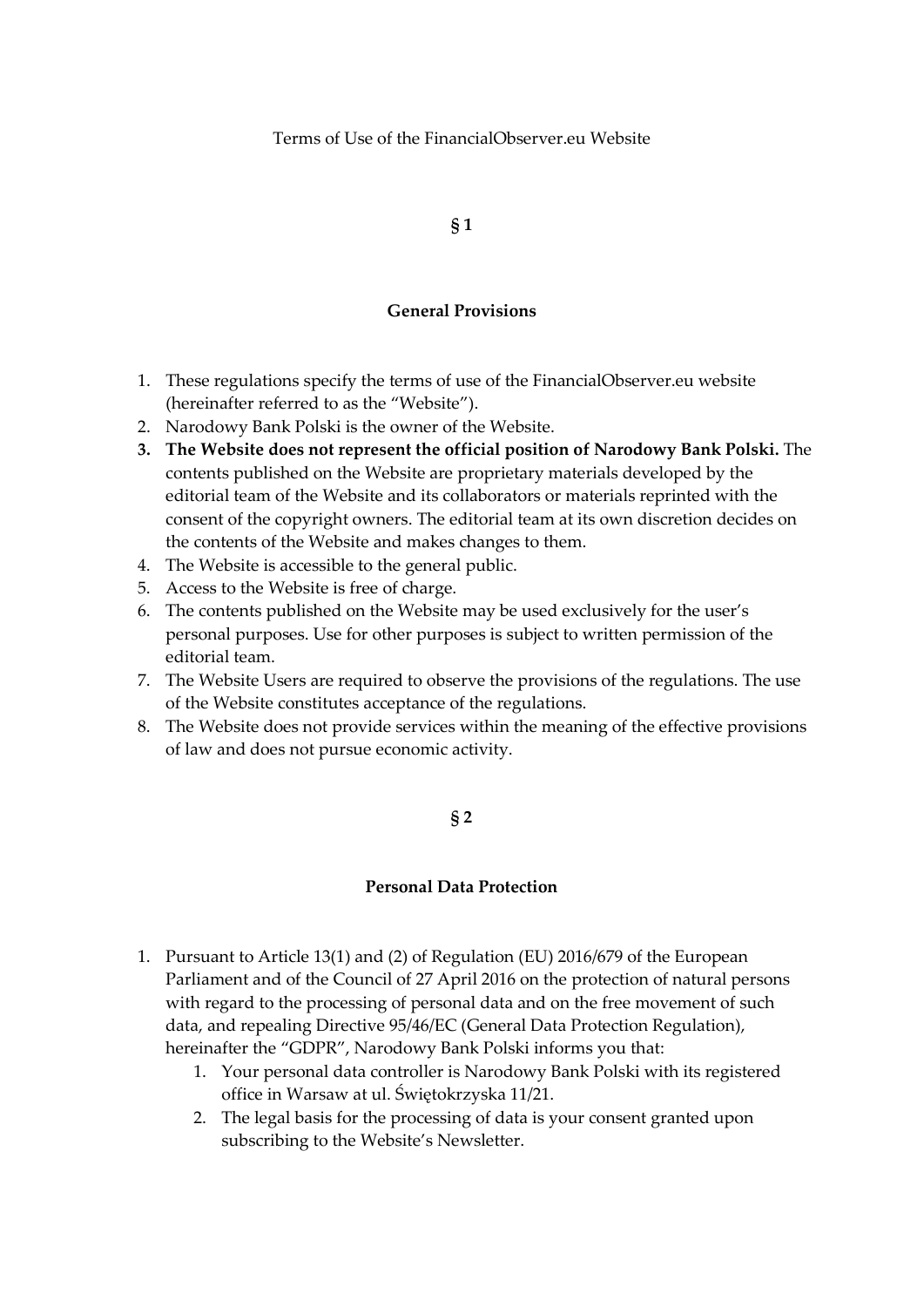- 3. You have the right to withdraw your consent to the processing of your personal data at any time, which will not affect the legality of the processing carried out under the consent prior to its withdrawal.
- 4. Narodowy Bank Polski ensures contact with the Data Protection Officer at NBP by e-mail at the address iod@nbp.pl or by mail at the address of the personal data controller. Detailed information concerning the Data Protection Officer is available on the website: www. nbp.pl/RODO and in a publicly accessible location at the seat of Narodowy Bank Polski.
- 5. Your personal data will be processed for the purpose of subscribing to the newsletter which makes it possible to become familiar with selected materials published on the website – Financial Observer of Narodowy Bank Polski.
- 6. Your personal data will be transferred to recipients serving the ICT systems and the ICT network of Narodowy Bank Polski or providing ICT tools.
- 7. Your personal data will be stored for the period of subscription to the Financial Observer newsletter or until the withdrawal of consent for delivery of the newsletter.
- 8. You have the right to request access to your personal data, their rectification or erasure as well as the right of data portability and the right to object to data processing.
- 9. You have the right to lodge a complaint with the supervisory authority: the President of the Office for the Protection of Personal Data, at ul. Stawki 2, (00- 193) Warsaw, when you consider that the processing of personal data violates the provisions of law.
- 10. The provision of personal data is voluntary, but it is a condition for the fulfilment of the purpose defined in item 5.
- 11. Your personal data will not be used for automated individual decisionmaking, including profiling.

# **§ 3**

# **Privacy Policy**

- 1. Having regard to the privacy of users of NBP websites, pursuant to Article 173 of the Telecommunications Law of 16 July 2004 (Journal of Laws of 2017, item 1907, as amended), Narodowy Bank Polski informs you that cookie technology might be used with respect to users while they visit the Website.
- 2. Cookies are information technology data small text files sent by a website to an Internet user's device (a PC, smartphone, tablet, etc.) when he or she visits a web page. These files help to identify the user's device and display the website appropriately, in accordance with the individual settings of the user's device.
- 3. Narodowy Bank Polski uses cookie files to:
	- 1. adjust the content of websites to the user's preferences and optimise the use of websites,